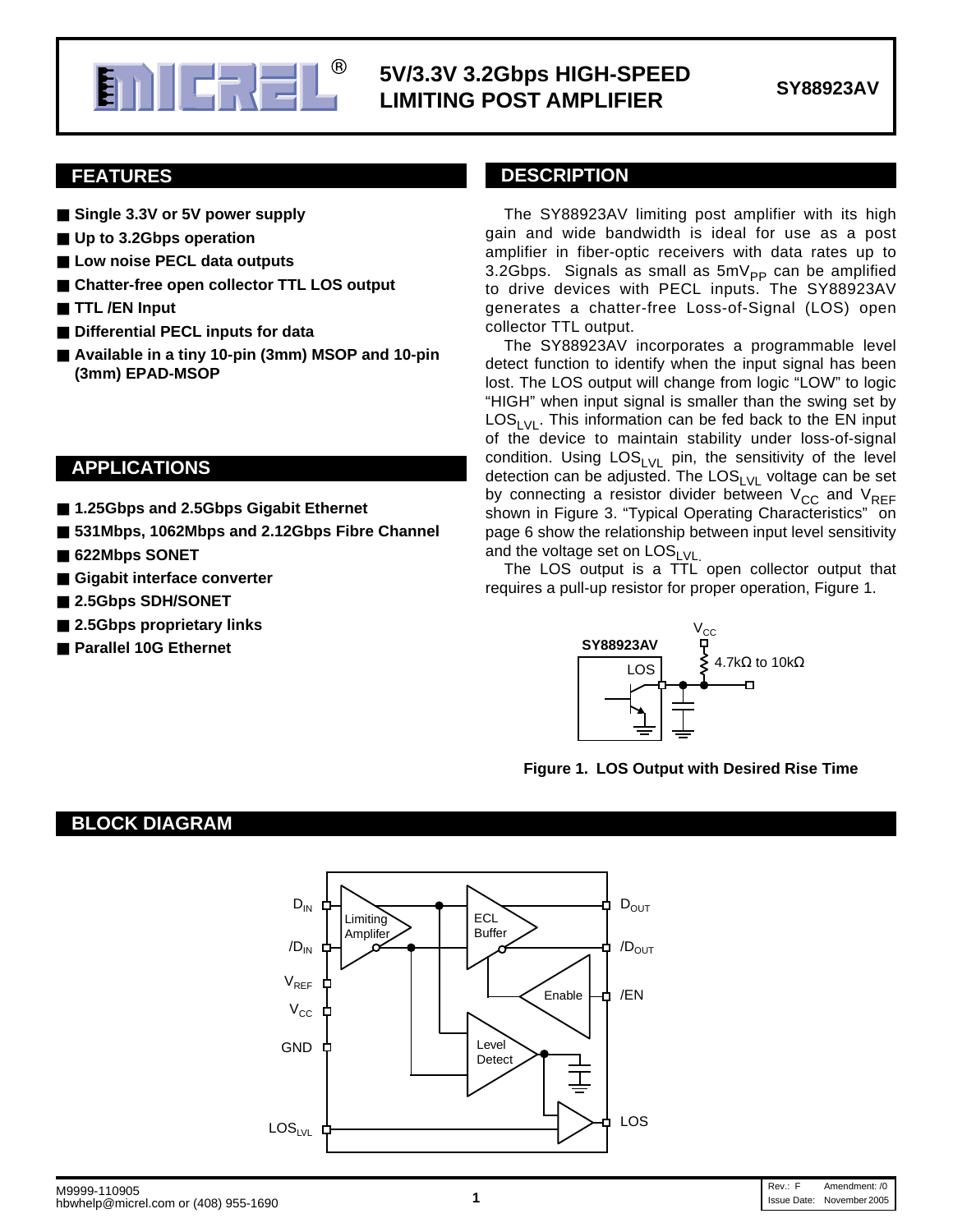## **PACKAGE/ORDERING INFORMATION**



**10-Pin MSOP (K10-1) 10-Pin EPAD-MSOP (K10-2)**

## **Ordering Information(1)**

| <b>Part Number</b>              | Package<br>Type    | <b>Operating</b><br>Range | Package<br><b>Marking</b>                | Lead<br><b>Finish</b> |
|---------------------------------|--------------------|---------------------------|------------------------------------------|-----------------------|
| SY88923AVKC                     | K <sub>10-1</sub>  | Commercial                | 923AV                                    | Sn-Pb                 |
| SY88923AVKCTR <sup>(2)</sup>    | K <sub>10-1</sub>  | Commercial                | 923AV                                    | Sn-Pb                 |
| SY88923AVEC                     | K <sub>10</sub> -2 | Commercial                | 923AV                                    | Sn-Pb                 |
| SY88923AVECTR(2)                | K <sub>10</sub> -2 | Commercial                | 923AV                                    | Sn-Pb                 |
| SY88923AVKG <sup>(3)</sup>      | $K10-1$            | Industrial                | 923AV with<br>Pb-free bar-line indicator | NiPdAu<br>Pb-Free     |
| SY88923AVKGTR <sup>(2, 3)</sup> | $K10-1$            | Industrial                | 923AV with<br>Pb-free bar-line indicator | NiPdAu<br>Pb-Free     |
| SY88923AVEY <sup>(3)</sup>      | K <sub>10</sub> -2 | Industrial                | 923AV with<br>Pb-free bar-line indicator | Matte-Sn<br>Pb-Free   |
| SY88923AVEYTR <sup>(2, 3)</sup> | K <sub>10</sub> -2 | Industrial                | 923AV with<br>Pb-free bar-line indicator | Matte-Sn<br>Pb-Free   |

#### **Notes:**

1. Contact factory for die availability. Dice are guaranteed at  $T_A = 25^{\circ}$ C, DC Electricals only.

2. Tape and Reel.

3. Pb-Free package is recommended for new designs.

### **PIN DESCRIPTION**

| <b>Pin Number</b><br><b>MSOP</b> | <b>Pin Number</b><br><b>EPAD-MSOP</b> | <b>Pin Name</b> | <b>Type</b>                           | <b>Pin Function</b>                                           |
|----------------------------------|---------------------------------------|-----------------|---------------------------------------|---------------------------------------------------------------|
|                                  |                                       | /EN             | <b>TTL Input</b>                      | Output Enable (Active Low).                                   |
| $\overline{2}$                   | 2                                     | <b>DIN</b>      | Data Input                            | Data Input.                                                   |
| 3                                | 3                                     | /DIN            | Data Input                            | Inverting Data Input.                                         |
| 4                                | 4                                     | <b>VREF</b>     | Output                                | Reference Voltage Output for LOS Level Set (see Figure 3).    |
| 5                                | 5                                     | <b>LOSLVL</b>   | Input                                 | <b>LOS Limit Set.</b>                                         |
| 6                                | 6.<br>(Exposed Pad)                   | <b>GND</b>      | Ground                                | Ground. Exposed pad must be connected to PCB ground<br>plane. |
| 7                                |                                       | <b>LOS</b>      | <b>TTL Output</b><br>(Open Collector) | Loss of Signal Indicator (Active High).                       |
| 8                                | 8                                     | /DOUT           | <b>PECL Output</b>                    | Inverting Data Output.                                        |
| 9                                | 9                                     | <b>DOUT</b>     | <b>PECL Output</b>                    | Data Output.                                                  |
| 10                               | 10                                    | VCC.            | Power Supply                          | Positive Power Supply.                                        |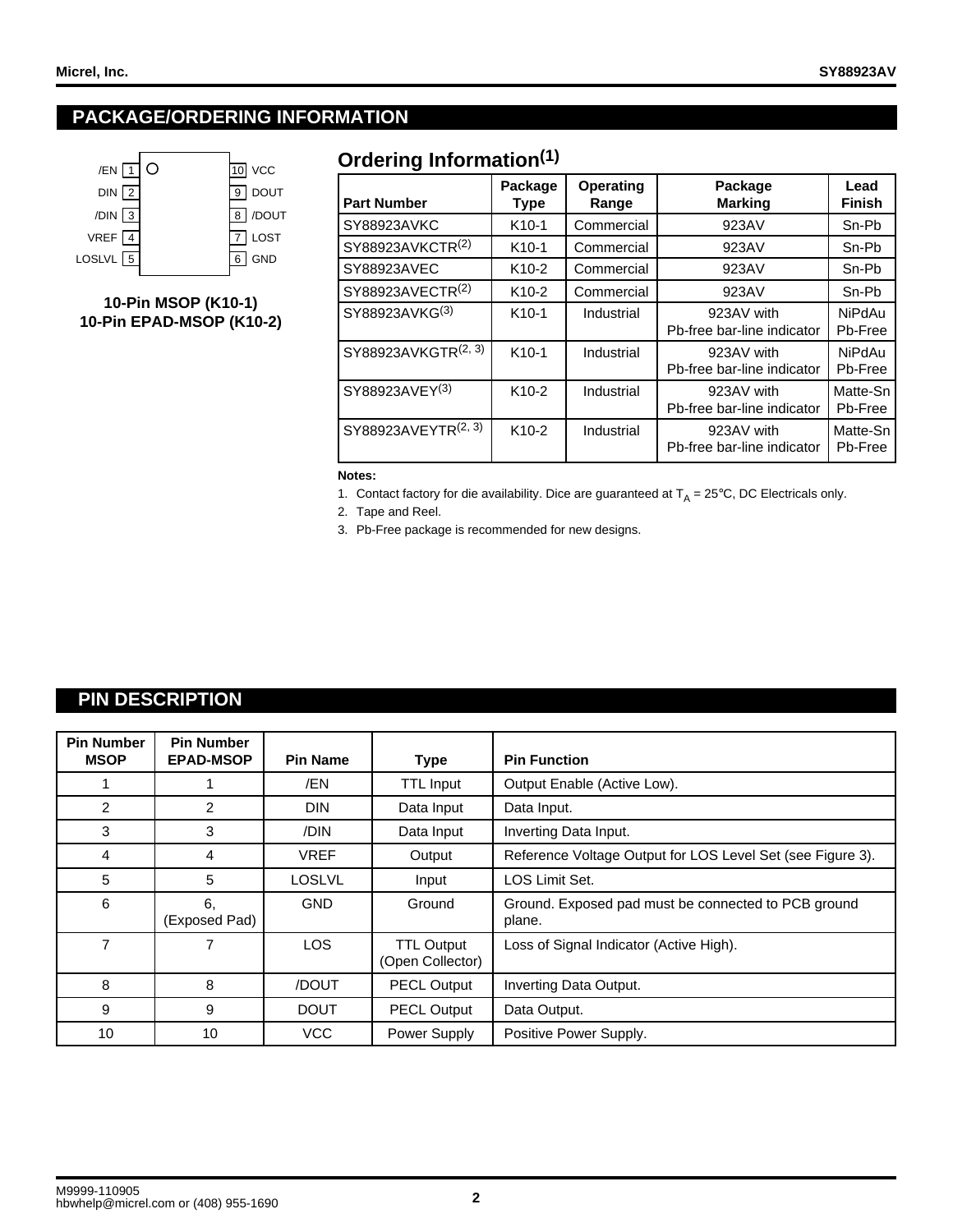### **Absolute Maximum Ratings(1)**

| Input Voltage                                                                     |  |
|-----------------------------------------------------------------------------------|--|
|                                                                                   |  |
|                                                                                   |  |
|                                                                                   |  |
| Output Voltage (with $50\Omega$ load)                                             |  |
| $(D_{\text{OUT}}, D_{\text{OUT}})$ $V_{\text{CC}}$ –2.5V to $V_{\text{CC}}$ +0.3V |  |
|                                                                                   |  |
| Lead Temperature (soldering, 20 sec.)  260°C                                      |  |
|                                                                                   |  |

## **Operating Ratings(2)**

| Ambient Temperature $(T_A)$ -40°C to +85°C |  |
|--------------------------------------------|--|
| Package Thermal Resistance                 |  |
| MSOP $(\theta_{JA})$                       |  |
|                                            |  |
| EPAD-MSOP $(\theta_{JA})$                  |  |
|                                            |  |
|                                            |  |

### **DC ELECTRICAL CHARACTERISTICS(3)**

 $V_{CC}$  =+5V ±10% or +3.3V ±10%; R<sub>L</sub> = 50 $\Omega$  to  $V_{CC}$  –2V; T<sub>A</sub> = –40°C to +85°C; unless otherwise noted.

| Symbol                   | <b>Parameter</b>                                              | <b>Condition</b>                                                      | Min                                                                 | <b>Typ</b>                                                                        | Max          | <b>Units</b> |
|--------------------------|---------------------------------------------------------------|-----------------------------------------------------------------------|---------------------------------------------------------------------|-----------------------------------------------------------------------------------|--------------|--------------|
| $I_{\rm CC}$             | Power Supply Current                                          | No output load<br>$V_{CC} = 5V \pm 10\%,$<br>$V_{CC} = 3.3V \pm 10\%$ |                                                                     | 38<br>35                                                                          | 60<br>53     | mA<br>mA     |
| $\underline{\mathsf{h}}$ | /EN Input LOW Current                                         | $V_{IN} = 0.5V$                                                       | $-0.3$                                                              |                                                                                   |              | mA           |
| Īщ                       | /EN Input HIGH Current                                        | $V_{IN} = 2.7V$<br>$V_{IN} = V_{CC}$                                  |                                                                     |                                                                                   | 20<br>100    | μA<br>μA     |
| $V_{CMR}$                | Common Mode Range                                             |                                                                       | $GND +2.0$                                                          |                                                                                   | $V_{\rm CC}$ | $\vee$       |
| Voffset                  | <b>Differential Output Offset</b>                             |                                                                       |                                                                     |                                                                                   | ±80          | mV           |
| $LOS_{LVL}$              | $LOS1 VI$ Level                                               |                                                                       | $V_{REF}$                                                           |                                                                                   | $V_{\rm CC}$ | $\vee$       |
| $V_{OL}$                 | LOS Output LOW Level                                          | $I_{OL}$ = +2mA                                                       |                                                                     |                                                                                   | 0.5          | $\vee$       |
| $I_{OH}$                 | <b>LOS Output Leakage</b>                                     | $V_{OH} = 5.5V$                                                       |                                                                     |                                                                                   | 100          | μA           |
| $V_{OH}$                 | $D_{\text{OUT}}$ and $/D_{\text{OUT}}$<br>Output HIGH Voltage |                                                                       | $V_{\text{CC}}$ –1085   V <sub>CC</sub> –955   V <sub>CC</sub> –880 |                                                                                   |              | mV           |
| $V_{OL}$                 | D <sub>OUT</sub> and /D <sub>OUT</sub><br>Output LOW Voltage  |                                                                       |                                                                     | $\rm\left V_{CC}$ –1830 $\rm\left V_{CC}$ –1705 $\rm\left V_{CC}$ –1555 $\right $ |              | mV           |
| $V_{REF}$                | Reference Supply                                              |                                                                       |                                                                     | $V_{\text{CC}}$ –1.38   $V_{\text{CC}}$ –1.32   $V_{\text{CC}}$ –1.26             |              | $\vee$       |
| $I_{REF}$                | $V_{RFF}$ Output Current                                      |                                                                       | $-0.8$                                                              |                                                                                   | 0.5          | mA           |
| $V_{IH}$                 | /EN Input HIGH Voltage                                        |                                                                       | 2.0                                                                 |                                                                                   |              | $\vee$       |
| $\rm V_{\rm IL}$         | /EN Input LOW Voltage                                         |                                                                       |                                                                     |                                                                                   | 0.8          | $\vee$       |

#### **Notes:**

- **1.** Permanent device damage may occur if absolute maximum ratings are exceeded. This is a stress rating only and functional operation is not implied at conditions other than those detailed in the operational sections of this data sheet. Exposure to absolute maximum ratlng conditions for extended periods may affect device reliability.
- **2.** The data sheet limits are not guaranteed if the device is operated beyond the operating ratings.
- **3.** The device is guaranteed to meet the DC specifications, shown in the table above, after thermal equilibrium has been established. The device is tested in a socket such that transverse airflow of ≥500lfpm is maintained.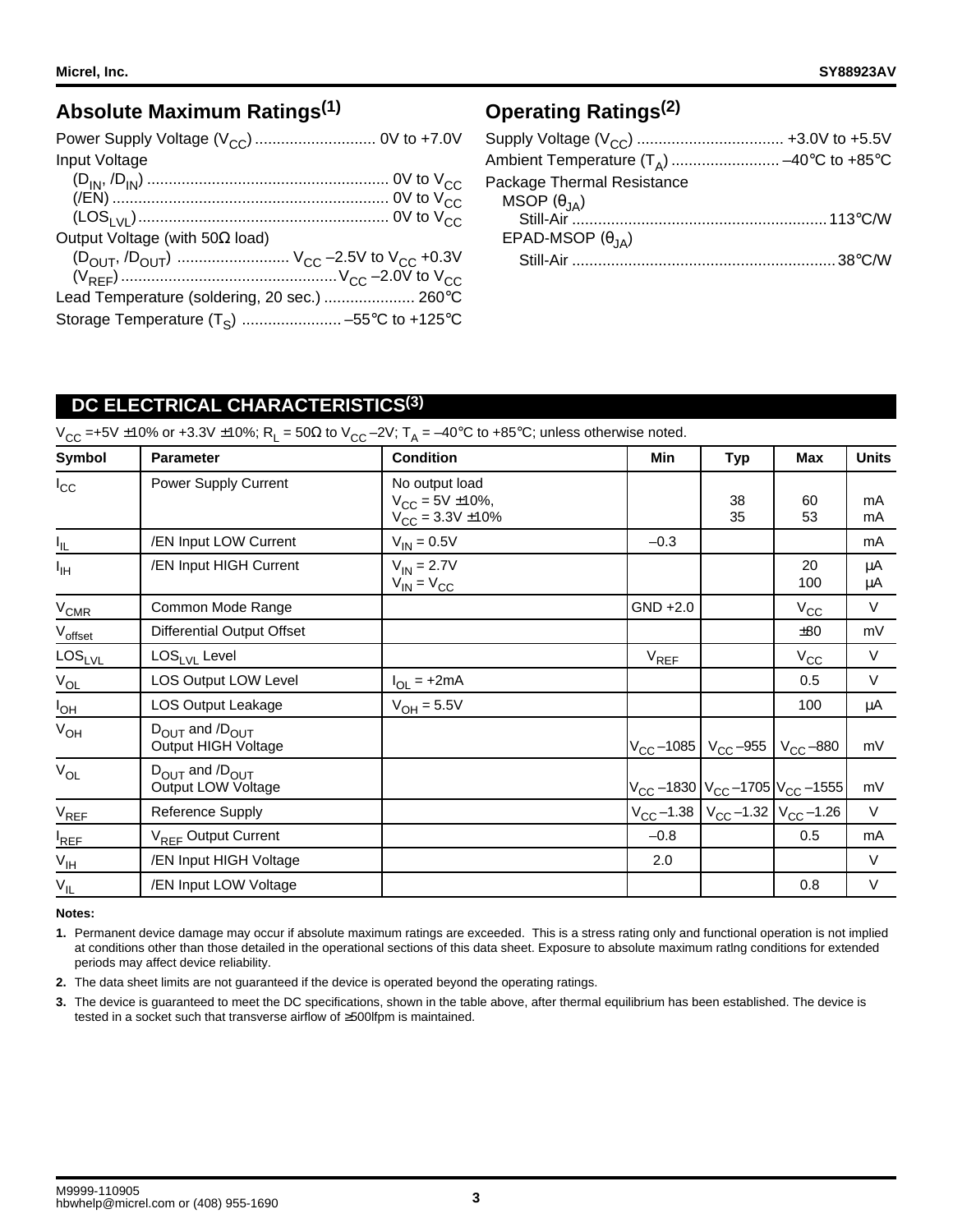## **AC ELECTRICAL CHARACTERISTICS**

| $V_{CC}$ =+5V ±10% or +3.3V ±10%; R <sub>L</sub> = 50Ω to V <sub>CC</sub> -2V; T <sub>A</sub> = -40°C to +85°C; unless otherwise noted. |  |  |  |  |  |
|-----------------------------------------------------------------------------------------------------------------------------------------|--|--|--|--|--|
|-----------------------------------------------------------------------------------------------------------------------------------------|--|--|--|--|--|

| Symbol           | <b>Parameter</b>                  | <b>Condition</b>                                      | Min | Тур                                        | <b>Max</b> | <b>Units</b>           |
|------------------|-----------------------------------|-------------------------------------------------------|-----|--------------------------------------------|------------|------------------------|
| $V_{ID}$         | Input Voltage Range               |                                                       | 5   |                                            | 1800       | $mV_{PP}$              |
| $V_{OD}$         | Differential Output Voltage Swing | Note 4<br>$V_{ID} = 15mV_{PP}$<br>$V_{ID} = 5mV_{PP}$ |     | 1400<br>600                                |            | $mV_{PP}$<br>$mV_{PP}$ |
| $t_{ON}$         | <b>LOS Assert Time</b>            | Note 5                                                |     | 0.2                                        | 0.5        | μs                     |
| $t_{\text{OFF}}$ | <b>LOS Release Time</b>           | Note 5                                                |     | 0.1                                        | 0.5        | μs                     |
| $V_{SR}$         | <b>LOS Sensitivity Range</b>      | $2^{23}$ -1 pattern                                   | 5   |                                            | 50         | $mV_{PP}$              |
| <b>HYS</b>       | <b>LOS Hysteresis</b>             | $2^{23}$ -1 pattern                                   | 2   | 4.6                                        | 8          | dB                     |
| $t_r, t_f$       | <b>Output Rise/Fall Time</b>      | $V_{ID}$ > 100m $V_{PP}$<br>$V_{ID}$ < 100m $V_{PP}$  |     | 115<br>$t_{\text{rin}}$ , $t_{\text{fin}}$ | 150        | ps                     |

**Notes:**

4. Input is a 200MHz square wave,  $t_r < 300$ ps.

5. Input is a 200MHz square wave,  $t_r$  < 300ps, 1.8V<sub>PP</sub>.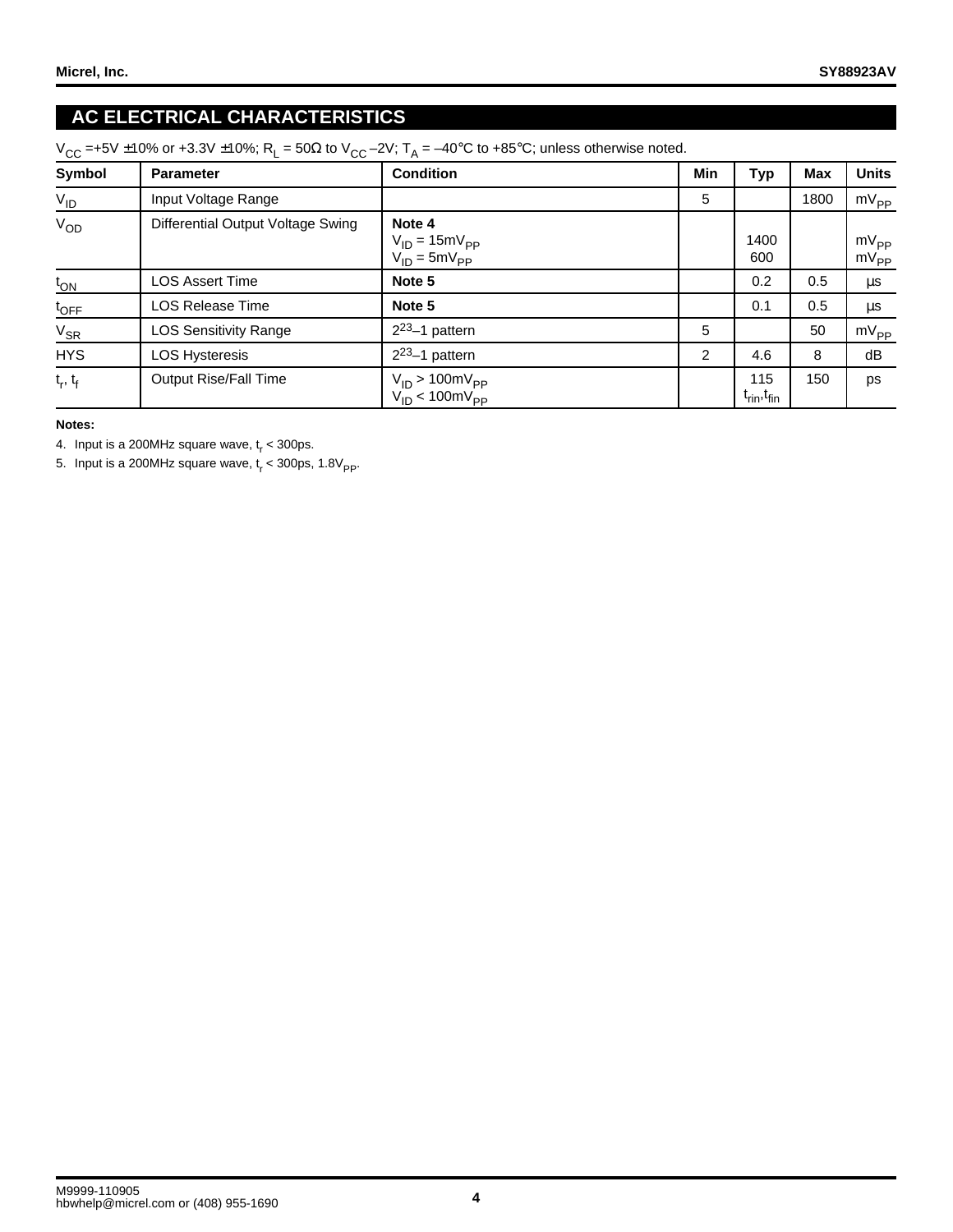#### **GENERAL DESCRIPTION**

#### **General**

The SY88923AV is an integrated limiting amplifier intended for high-frequency fiber-optic applications. The circuit connects to typical trans-impedance amplifiers found within a fiber-optics link. The linear signal output from a trans-impedance amplifier can contain significant amounts

of noise, and may vary in amplitude over time. The SY88923AV limiting amplifier quantizes the signal and outputs a voltage-limited waveform.

The /EN pin allows the user to disable the output signal without removing the input signal.

#### **DESIGN PROCEDURE**

#### **Output Termination**

The SY88923AV outputs must be terminated with a 50Ω load to  $V_{CC}$  – 2V (or Thevenin equivalent).

#### **Layout and PCB Design**

Since the SY88923AV is a high-frequency component, performance can largely be determined by board layout and design. A common problem with high-gain amplifiers is feedback from the large swing outputs to the input via the power supply.



**Figure 2. Differential Input Configuration**

The SY88923AV ground pin should be connected to the circuit board ground. Use multiple PCB vias close to the part to connect to ground. Avoid long, inductive runs which can degrade performance.



Figure 3. LOS<sub>LVL</sub> Circuit

**Note 1.**  $\text{LOS}_{\text{LVL}} = V_{\text{CC}} -1.32V + \frac{\text{R2} \times 1.32V}{\text{R1} + \text{R2}}$  $R1 + R2 \geq 2.6k\Omega$ R1 + R2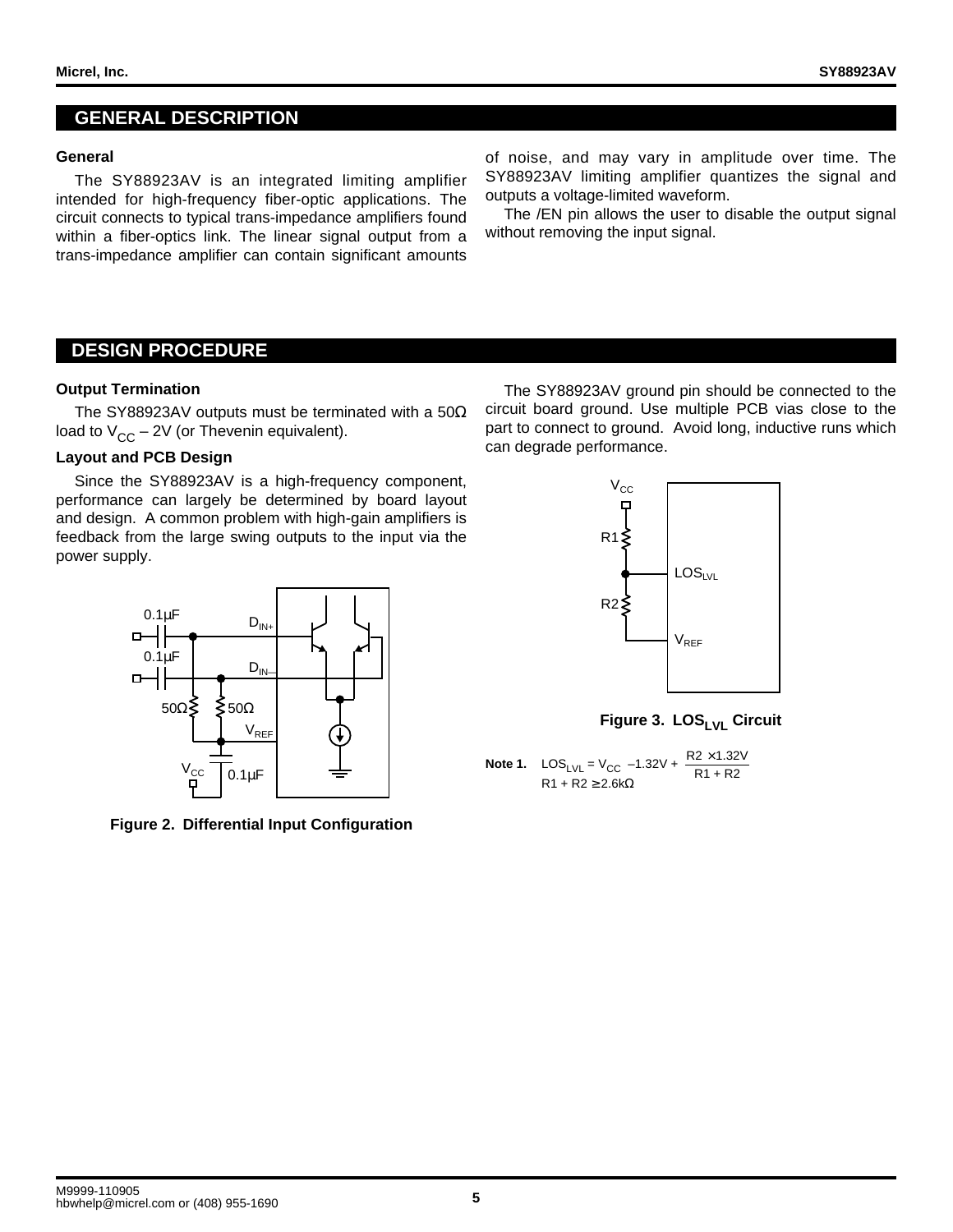### **TYPICAL OPERATING CHARACTERISTICS**







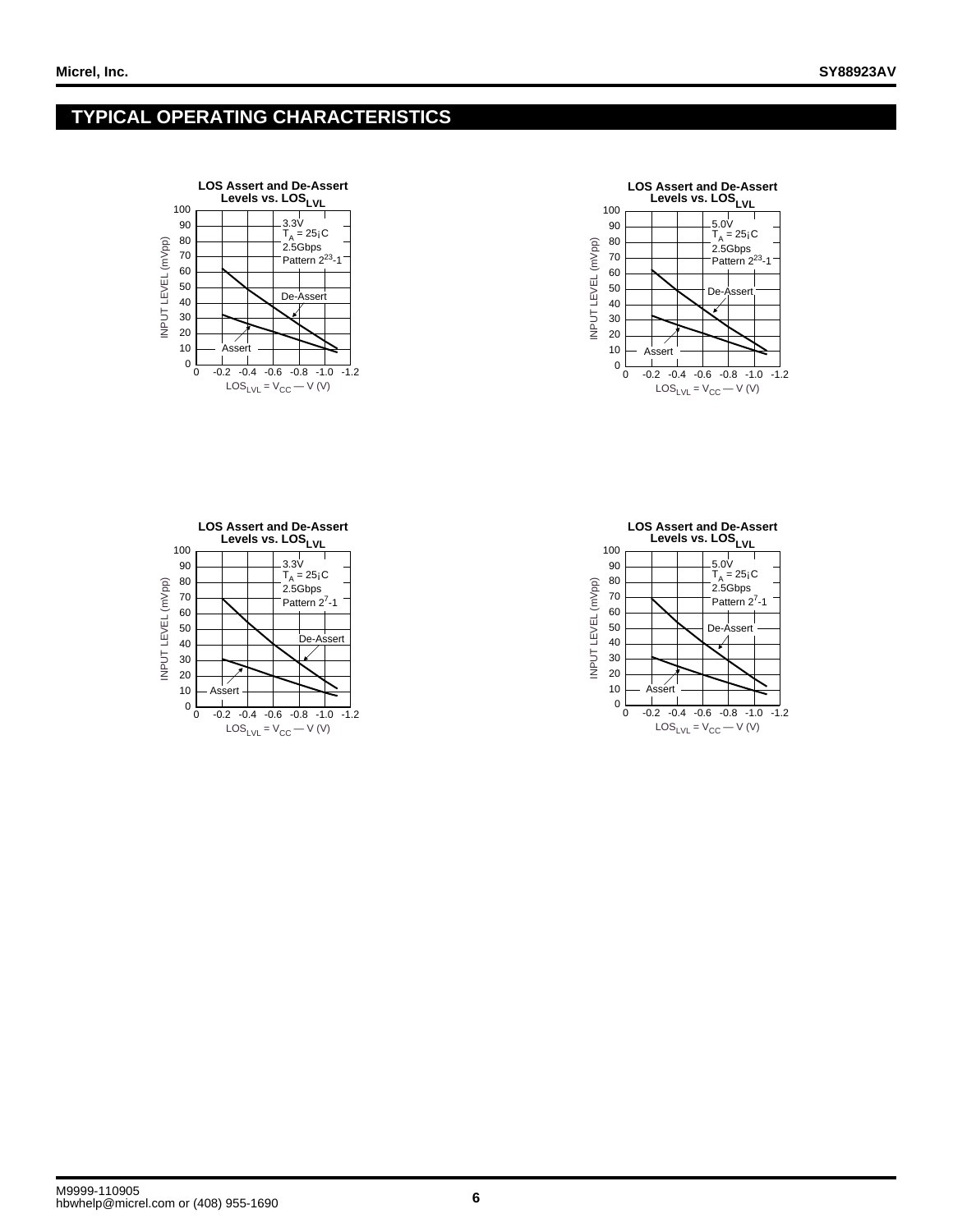### **10-PIN MSOP (K10-1)**



Rev. 00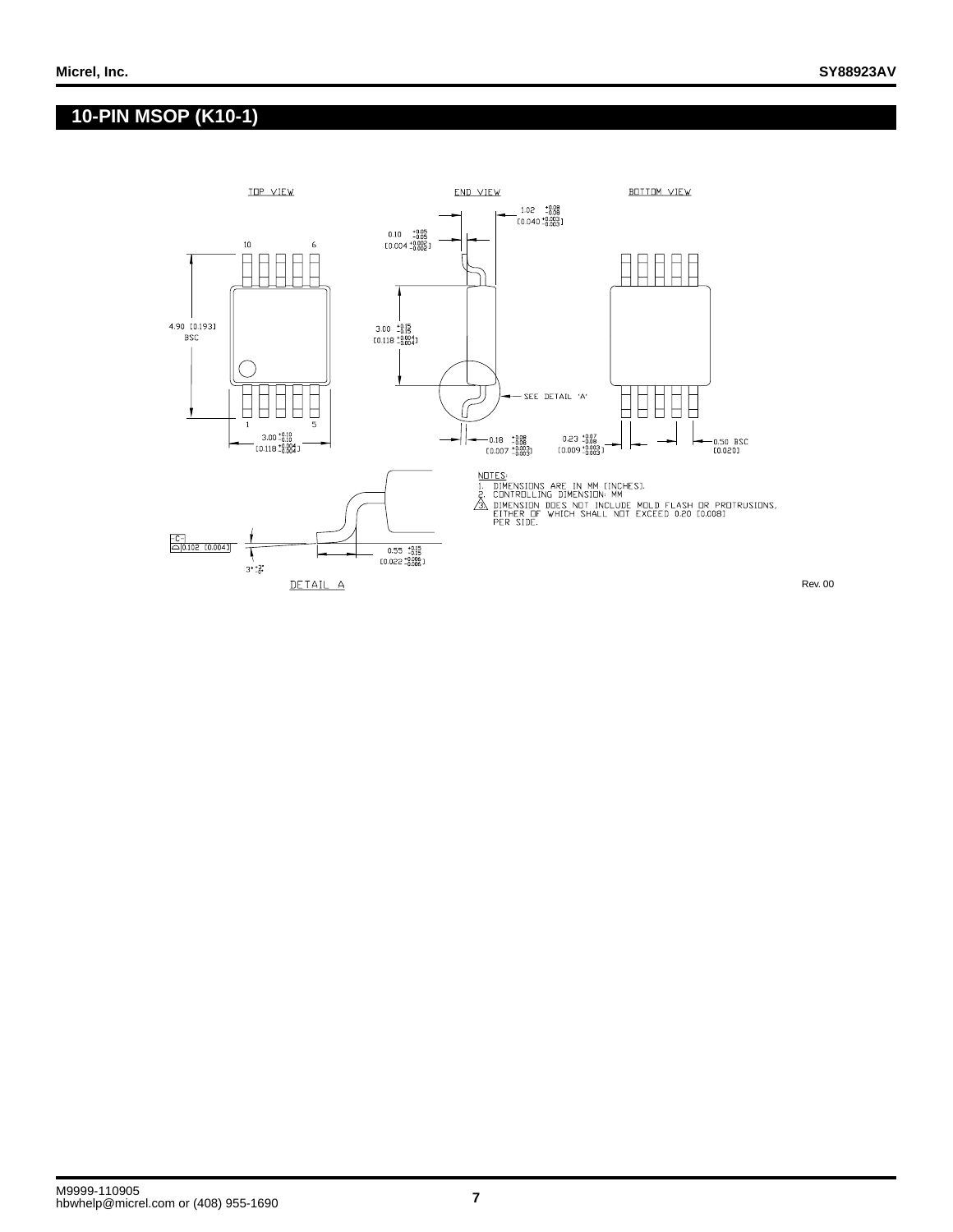### **10-PIN EPAD-MSOP (K10-2)**



#### **MICREL, INC. 2180 FORTUNE DRIVE SAN JOSE, CA 95131 USA**

TEL + 1 (408) 944-0800 FAX + 1 (408) 474-1000 WEB http://www.micrel.com

The information furnished by Micrel in this datasheet is believed to be accurate and reliable. However, no responsibility is assumed by Micrel for its use. Micrel reserves the right to change circuitry and specifications at any time without notification to the customer.

Micrel Products are not designed or authorized for use as components in life support appliances, devices or systems where malfunction of a product can reasonably be expected to result in personal injury. Life support devices or systems are devices or systems that (a) are intended for surgical implant into the body or (b) support or sustain life, and whose failure to perform can be reasonably expected to result in a significant injury to the user. A Purchaser's use or sale of Micrel Products for use in life support appliances, devices or systems is at Purchaser's own risk and Purchaser agrees to fully indemnify Micrel for any damages resulting from such use or sale.

© 2005 Micrel, Incorporated.